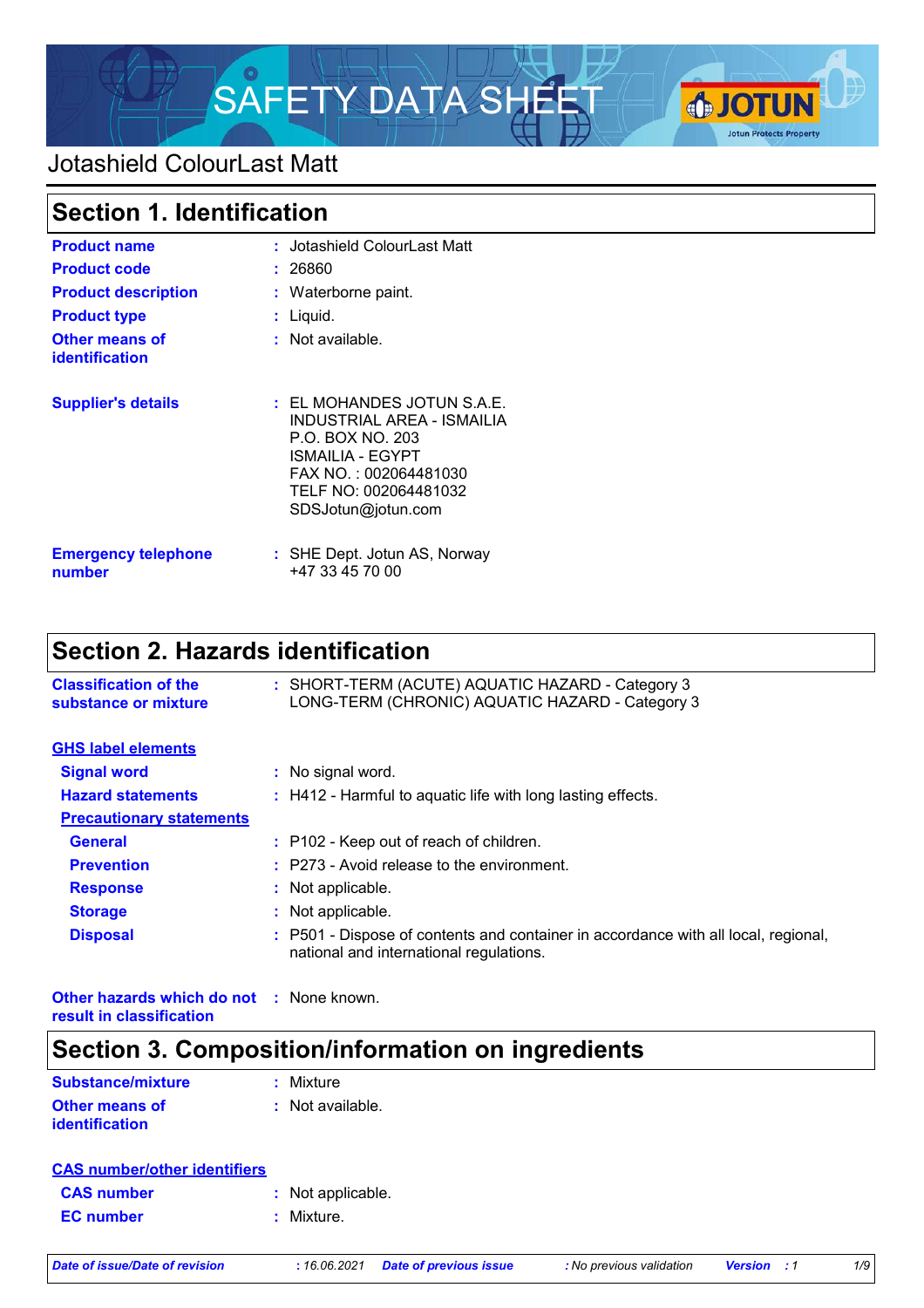### **Section 3. Composition/information on ingredients**

**Product code :** 26860

| <b>Ingredient name</b>                        | $\frac{9}{6}$ | <b>CAS number</b> |
|-----------------------------------------------|---------------|-------------------|
| Alcohols, C16-18 and C18-unsatd., ethoxylated | ≤0.3          | 68920-66-1        |
| C(M) T/MIT (3:1)                              | < 0.003       | 55965-84-9        |

**There are no additional ingredients present which, within the current knowledge of the supplier and in the concentrations applicable, are classified as hazardous to health or the environment and hence require reporting in this section.**

**Occupational exposure limits, if available, are listed in Section 8.**

### **Section 4. First aid measures**

| <b>Description of necessary first aid measures</b> |                                                                                                                                                                                                                                                                                                                                                                                                                                                                                                                                                                                                                                                                                                                                                                                                                              |
|----------------------------------------------------|------------------------------------------------------------------------------------------------------------------------------------------------------------------------------------------------------------------------------------------------------------------------------------------------------------------------------------------------------------------------------------------------------------------------------------------------------------------------------------------------------------------------------------------------------------------------------------------------------------------------------------------------------------------------------------------------------------------------------------------------------------------------------------------------------------------------------|
| <b>Eye contact</b>                                 | : Immediately flush eyes with plenty of water, occasionally lifting the upper and lower<br>eyelids. Check for and remove any contact lenses. Continue to rinse for at least 10<br>minutes. Get medical attention if irritation occurs.                                                                                                                                                                                                                                                                                                                                                                                                                                                                                                                                                                                       |
| <b>Inhalation</b>                                  | : Remove victim to fresh air and keep at rest in a position comfortable for breathing.<br>If not breathing, if breathing is irregular or if respiratory arrest occurs, provide<br>artificial respiration or oxygen by trained personnel. It may be dangerous to the<br>person providing aid to give mouth-to-mouth resuscitation. Get medical attention if<br>adverse health effects persist or are severe. If unconscious, place in recovery<br>position and get medical attention immediately. Maintain an open airway. Loosen<br>tight clothing such as a collar, tie, belt or waistband.                                                                                                                                                                                                                                 |
| <b>Skin contact</b>                                | : Flush contaminated skin with plenty of water. Remove contaminated clothing and<br>shoes. Get medical attention if symptoms occur. Wash clothing before reuse.<br>Clean shoes thoroughly before reuse.                                                                                                                                                                                                                                                                                                                                                                                                                                                                                                                                                                                                                      |
| <b>Ingestion</b>                                   | : Wash out mouth with water. Remove dentures if any. Remove victim to fresh air<br>and keep at rest in a position comfortable for breathing. If material has been<br>swallowed and the exposed person is conscious, give small quantities of water to<br>drink. Stop if the exposed person feels sick as vomiting may be dangerous. Do not<br>induce vomiting unless directed to do so by medical personnel. If vomiting occurs,<br>the head should be kept low so that vomit does not enter the lungs. Get medical<br>attention if adverse health effects persist or are severe. Never give anything by<br>mouth to an unconscious person. If unconscious, place in recovery position and get<br>medical attention immediately. Maintain an open airway. Loosen tight clothing such<br>as a collar, tie, belt or waistband. |

| Most important symptoms/effects, acute and delayed |                                                                                                                                                                               |
|----------------------------------------------------|-------------------------------------------------------------------------------------------------------------------------------------------------------------------------------|
| <b>Potential acute health effects</b>              |                                                                                                                                                                               |
| <b>Eye contact</b>                                 | : No known significant effects or critical hazards.                                                                                                                           |
| <b>Inhalation</b>                                  | : No known significant effects or critical hazards.                                                                                                                           |
| <b>Skin contact</b>                                | : No known significant effects or critical hazards.                                                                                                                           |
| <b>Ingestion</b>                                   | : No known significant effects or critical hazards.                                                                                                                           |
| <b>Over-exposure signs/symptoms</b>                |                                                                                                                                                                               |
| <b>Eye contact</b>                                 | : No specific data.                                                                                                                                                           |
| <b>Inhalation</b>                                  | : No specific data.                                                                                                                                                           |
| <b>Skin contact</b>                                | : No specific data.                                                                                                                                                           |
| <b>Ingestion</b>                                   | : No specific data.                                                                                                                                                           |
|                                                    | Indication of immediate medical attention and special treatment needed, if necessary                                                                                          |
| <b>Notes to physician</b>                          | : Treat symptomatically. Contact poison treatment specialist immediately if large<br>quantities have been ingested or inhaled.                                                |
| <b>Specific treatments</b>                         | : No specific treatment.                                                                                                                                                      |
| <b>Protection of first-aiders</b>                  | : No action shall be taken involving any personal risk or without suitable training. It<br>may be dangerous to the person providing aid to give mouth-to-mouth resuscitation. |
|                                                    |                                                                                                                                                                               |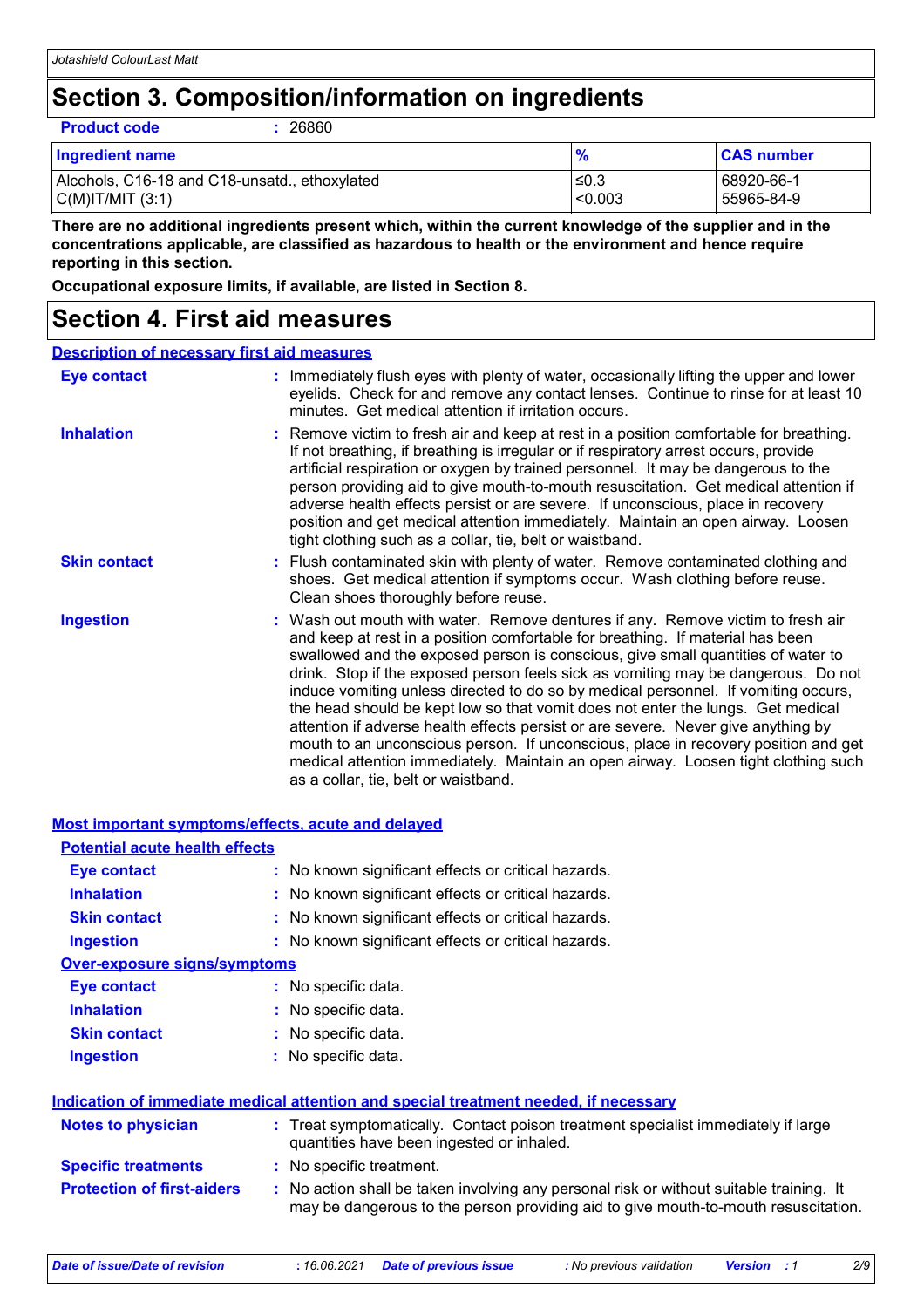## **Section 4. First aid measures**

**See toxicological information (Section 11)**

### **Section 5. Firefighting measures**

| <b>Extinguishing media</b>                               |                                                                                                                                                                                                                                                                                                      |
|----------------------------------------------------------|------------------------------------------------------------------------------------------------------------------------------------------------------------------------------------------------------------------------------------------------------------------------------------------------------|
| <b>Suitable extinguishing</b><br>media                   | : Use an extinguishing agent suitable for the surrounding fire.                                                                                                                                                                                                                                      |
| <b>Unsuitable extinguishing</b><br>media                 | : None known.                                                                                                                                                                                                                                                                                        |
| <b>Specific hazards arising</b><br>from the chemical     | : In a fire or if heated, a pressure increase will occur and the container may burst.<br>This material is harmful to aquatic life with long lasting effects. Fire water<br>contaminated with this material must be contained and prevented from being<br>discharged to any waterway, sewer or drain. |
| <b>Hazardous thermal</b><br>decomposition products       | : Decomposition products may include the following materials:<br>carbon dioxide<br>carbon monoxide<br>metal oxide/oxides                                                                                                                                                                             |
| <b>Special protective actions</b><br>for fire-fighters   | : Promptly isolate the scene by removing all persons from the vicinity of the incident if<br>there is a fire. No action shall be taken involving any personal risk or without<br>suitable training.                                                                                                  |
| <b>Special protective</b><br>equipment for fire-fighters | : Fire-fighters should wear appropriate protective equipment and self-contained<br>breathing apparatus (SCBA) with a full face-piece operated in positive pressure<br>mode.                                                                                                                          |

### **Section 6. Accidental release measures**

#### **Personal precautions, protective equipment and emergency procedures**

| For non-emergency<br>personnel                       | : No action shall be taken involving any personal risk or without suitable training.<br>Evacuate surrounding areas. Keep unnecessary and unprotected personnel from<br>entering. Do not touch or walk through spilt material. Avoid breathing vapour or<br>mist. Provide adequate ventilation. Wear appropriate respirator when ventilation is<br>inadequate. Put on appropriate personal protective equipment.                                                                                                                                                                                                                                                                                                   |
|------------------------------------------------------|-------------------------------------------------------------------------------------------------------------------------------------------------------------------------------------------------------------------------------------------------------------------------------------------------------------------------------------------------------------------------------------------------------------------------------------------------------------------------------------------------------------------------------------------------------------------------------------------------------------------------------------------------------------------------------------------------------------------|
| <b>For emergency responders :</b>                    | If specialised clothing is required to deal with the spillage, take note of any<br>information in Section 8 on suitable and unsuitable materials. See also the<br>information in "For non-emergency personnel".                                                                                                                                                                                                                                                                                                                                                                                                                                                                                                   |
| <b>Environmental precautions</b>                     | : Avoid dispersal of spilt material and runoff and contact with soil, waterways, drains<br>and sewers. Inform the relevant authorities if the product has caused environmental<br>pollution (sewers, waterways, soil or air). Water polluting material. May be harmful<br>to the environment if released in large quantities.                                                                                                                                                                                                                                                                                                                                                                                     |
| Methods and material for containment and cleaning up |                                                                                                                                                                                                                                                                                                                                                                                                                                                                                                                                                                                                                                                                                                                   |
| <b>Small spill</b>                                   | : Stop leak if without risk. Move containers from spill area. Dilute with water and mop<br>up if water-soluble. Alternatively, or if water-insoluble, absorb with an inert dry<br>material and place in an appropriate waste disposal container. Dispose of via a<br>licensed waste disposal contractor.                                                                                                                                                                                                                                                                                                                                                                                                          |
| <b>Large spill</b>                                   | : Stop leak if without risk. Move containers from spill area. Approach the release<br>from upwind. Prevent entry into sewers, water courses, basements or confined<br>areas. Wash spillages into an effluent treatment plant or proceed as follows.<br>Contain and collect spillage with non-combustible, absorbent material e.g. sand,<br>earth, vermiculite or diatomaceous earth and place in container for disposal<br>according to local regulations (see Section 13). Dispose of via a licensed waste<br>disposal contractor. Contaminated absorbent material may pose the same hazard<br>as the spilt product. Note: see Section 1 for emergency contact information and<br>Section 13 for waste disposal. |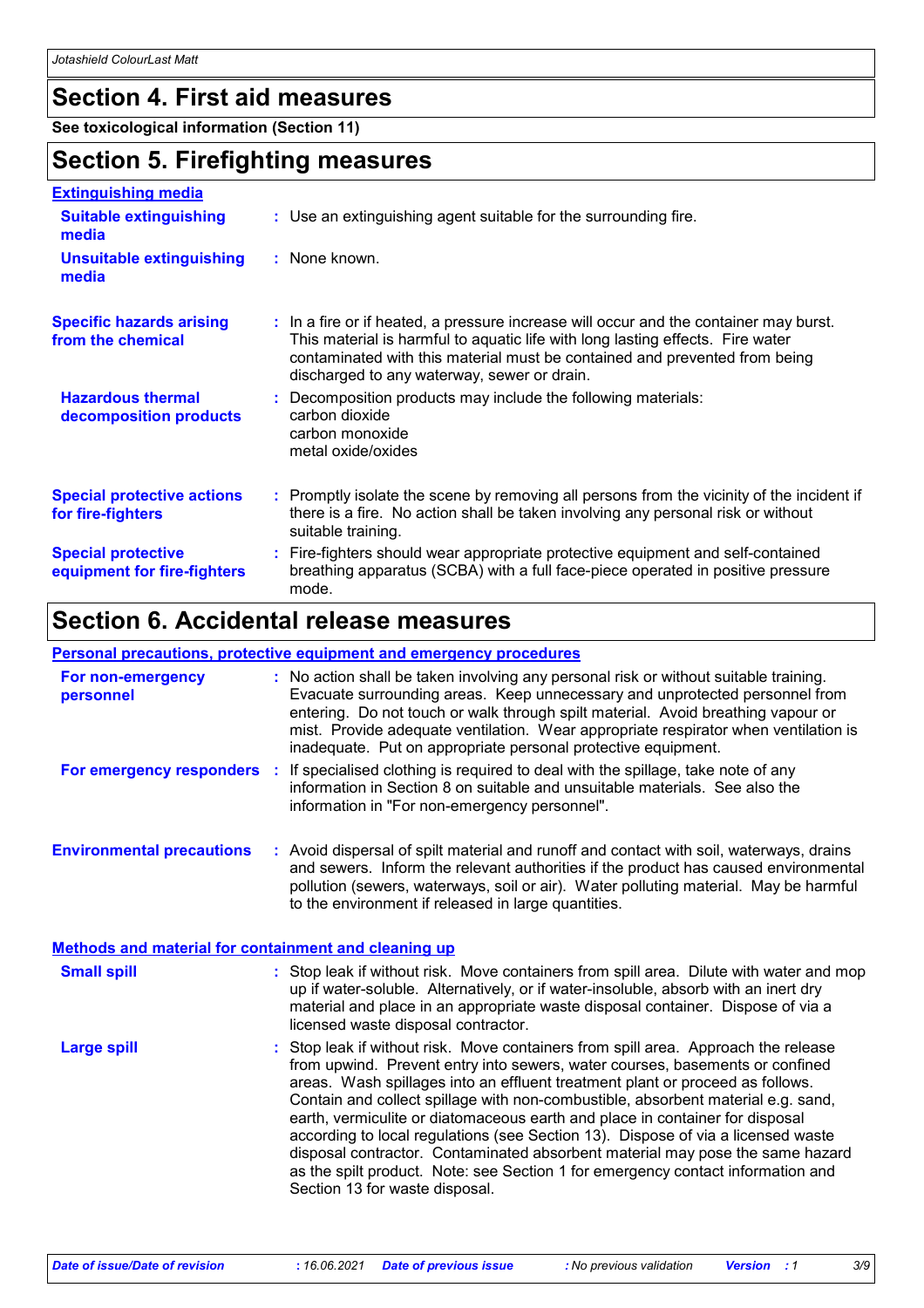# **Section 7. Handling and storage**

| <b>Precautions for safe handling</b>                                      |                                                                                                                                                                                                                                                                                                                                                                                                                                                                                                                                                                                   |
|---------------------------------------------------------------------------|-----------------------------------------------------------------------------------------------------------------------------------------------------------------------------------------------------------------------------------------------------------------------------------------------------------------------------------------------------------------------------------------------------------------------------------------------------------------------------------------------------------------------------------------------------------------------------------|
| <b>Protective measures</b>                                                | : Put on appropriate personal protective equipment (see Section 8). Do not ingest.<br>Avoid contact with eyes, skin and clothing. Avoid breathing vapour or mist. Avoid<br>release to the environment. Keep in the original container or an approved<br>alternative made from a compatible material, kept tightly closed when not in use.<br>Empty containers retain product residue and can be hazardous. Do not reuse<br>container.                                                                                                                                             |
| <b>Advice on general</b><br>occupational hygiene                          | : Eating, drinking and smoking should be prohibited in areas where this material is<br>handled, stored and processed. Workers should wash hands and face before<br>eating, drinking and smoking. Remove contaminated clothing and protective<br>equipment before entering eating areas. See also Section 8 for additional<br>information on hygiene measures.                                                                                                                                                                                                                     |
| <b>Conditions for safe storage,</b><br>including any<br>incompatibilities | Store in accordance with local regulations. Store in original container protected<br>from direct sunlight in a dry, cool and well-ventilated area, away from incompatible<br>materials (see Section 10) and food and drink. Keep container tightly closed and<br>sealed until ready for use. Containers that have been opened must be carefully<br>resealed and kept upright to prevent leakage. Do not store in unlabelled containers.<br>Use appropriate containment to avoid environmental contamination. See Section 10<br>for incompatible materials before handling or use. |

# **Section 8. Exposure controls/personal protection**

| <b>Control parameters</b>                         |                                                                                                                                                                                                                                                                                                                                                                                                                                                                                                                                                                                                                                                                                                                                                                                              |
|---------------------------------------------------|----------------------------------------------------------------------------------------------------------------------------------------------------------------------------------------------------------------------------------------------------------------------------------------------------------------------------------------------------------------------------------------------------------------------------------------------------------------------------------------------------------------------------------------------------------------------------------------------------------------------------------------------------------------------------------------------------------------------------------------------------------------------------------------------|
| <b>Occupational exposure limits</b>               |                                                                                                                                                                                                                                                                                                                                                                                                                                                                                                                                                                                                                                                                                                                                                                                              |
| None.                                             |                                                                                                                                                                                                                                                                                                                                                                                                                                                                                                                                                                                                                                                                                                                                                                                              |
| <b>Appropriate engineering</b><br><b>controls</b> | : Good general ventilation should be sufficient to control worker exposure to airborne<br>contaminants.                                                                                                                                                                                                                                                                                                                                                                                                                                                                                                                                                                                                                                                                                      |
| <b>Environmental exposure</b><br>controls         | : Emissions from ventilation or work process equipment should be checked to ensure<br>they comply with the requirements of environmental protection legislation. In some<br>cases, fume scrubbers, filters or engineering modifications to the process<br>equipment will be necessary to reduce emissions to acceptable levels.                                                                                                                                                                                                                                                                                                                                                                                                                                                              |
| <b>Individual protection measures</b>             |                                                                                                                                                                                                                                                                                                                                                                                                                                                                                                                                                                                                                                                                                                                                                                                              |
| <b>Hygiene measures</b>                           | : Wash hands, forearms and face thoroughly after handling chemical products, before<br>eating, smoking and using the lavatory and at the end of the working period.<br>Appropriate techniques should be used to remove potentially contaminated clothing.<br>Wash contaminated clothing before reusing. Ensure that eyewash stations and<br>safety showers are close to the workstation location.                                                                                                                                                                                                                                                                                                                                                                                            |
| <b>Eye/face protection</b>                        | : Safety eyewear complying to EN 166 should be used when a risk assessment<br>indicates this is necessary to avoid exposure to liquid splashes, mists, gases or<br>dusts. If contact is possible, the following protection should be worn, unless the<br>assessment indicates a higher degree of protection: safety glasses with side-<br>shields.                                                                                                                                                                                                                                                                                                                                                                                                                                           |
| <b>Skin protection</b>                            |                                                                                                                                                                                                                                                                                                                                                                                                                                                                                                                                                                                                                                                                                                                                                                                              |
| <b>Hand protection</b>                            | : There is no one glove material or combination of materials that will give unlimited<br>resistance to any individual or combination of chemicals.<br>The breakthrough time must be greater than the end use time of the product.<br>The instructions and information provided by the glove manufacturer on use,<br>storage, maintenance and replacement must be followed.<br>Gloves should be replaced regularly and if there is any sign of damage to the glove<br>material.<br>Always ensure that gloves are free from defects and that they are stored and used<br>correctly.<br>The performance or effectiveness of the glove may be reduced by physical/chemical<br>damage and poor maintenance.<br>Barrier creams may help to protect the exposed areas of the skin but should not be |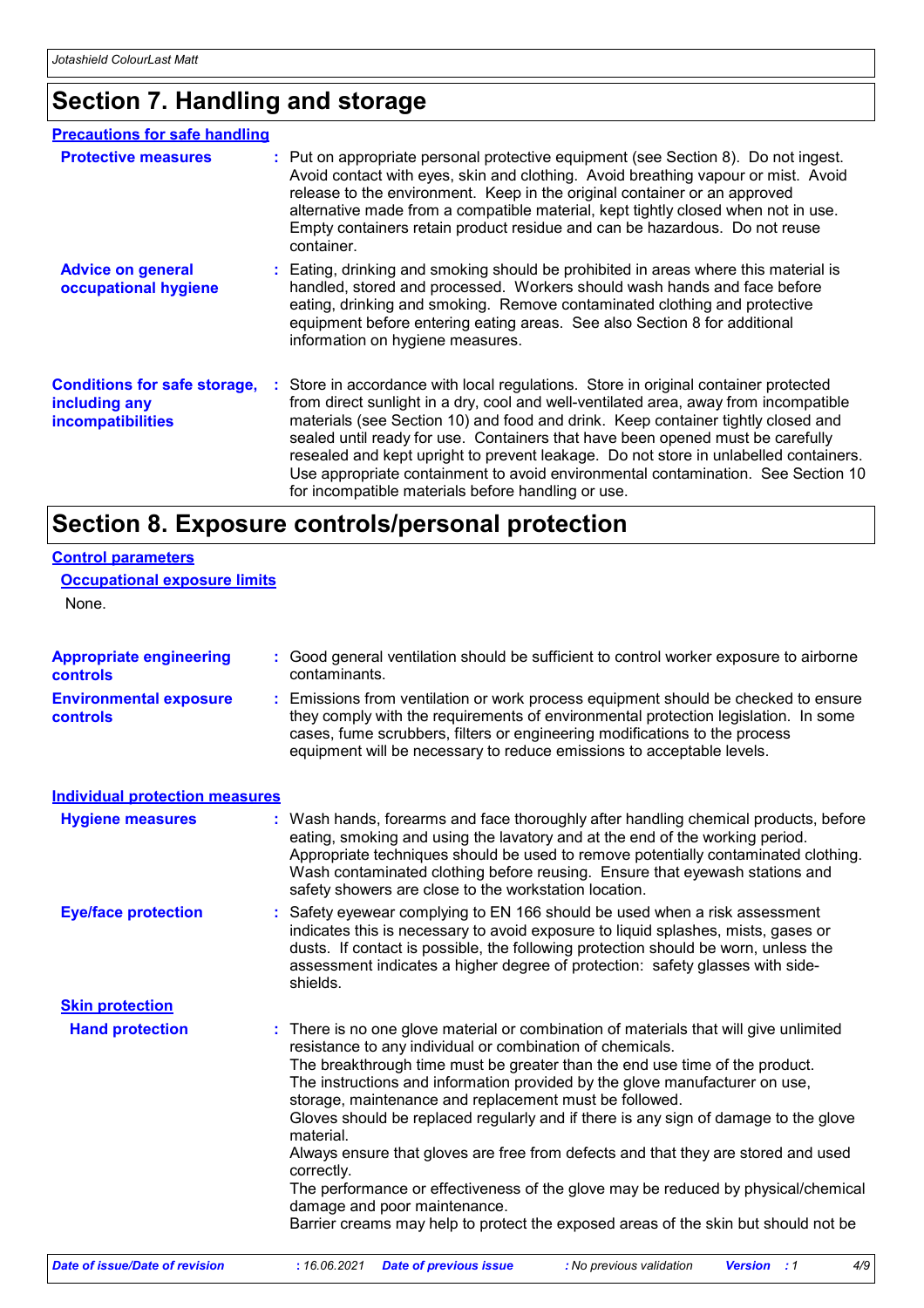### **Section 8. Exposure controls/personal protection**

|                               | applied once exposure has occurred.                                                                                                                                                                                                                  |
|-------------------------------|------------------------------------------------------------------------------------------------------------------------------------------------------------------------------------------------------------------------------------------------------|
|                               | Wear suitable gloves tested to EN374.<br>Recommended, gloves(breakthrough time) > 8 hours: PVC<br>May be used, gloves(breakthrough time) 4 - 8 hours: nitrile rubber, neoprene,<br>polyvinyl alcohol (PVA), 4H                                       |
| <b>Body protection</b>        | : Personal protective equipment for the body should be selected based on the task<br>being performed and the risks involved and should be approved by a specialist<br>before handling this product.                                                  |
| <b>Other skin protection</b>  | : Appropriate footwear and any additional skin protection measures should be<br>selected based on the task being performed and the risks involved and should be<br>approved by a specialist before handling this product.                            |
| <b>Respiratory protection</b> | : If workers are exposed to concentrations above the exposure limit, they must use a<br>respirator according to EN 140. By spraying : particulate filter (FFP2 / N95). In<br>confined spaces, use compressed-air or fresh-air respiratory equipment. |

### **Section 9. Physical and chemical properties**

| <b>Appearance</b>                                 |                                                                                                                                                       |
|---------------------------------------------------|-------------------------------------------------------------------------------------------------------------------------------------------------------|
| <b>Physical state</b>                             | $:$ Liquid.                                                                                                                                           |
| <b>Colour</b>                                     | : Various                                                                                                                                             |
| <b>Odour</b>                                      | : Characteristic.                                                                                                                                     |
| <b>Odour threshold</b>                            | : Not applicable.                                                                                                                                     |
| pH                                                | $: 8 \text{ to } 10.5$                                                                                                                                |
| <b>Melting point</b>                              | : 0                                                                                                                                                   |
| <b>Boiling point</b>                              | : Lowest known value: $100^{\circ}$ C (212°F) (water). Weighted average: $106.25^{\circ}$ C (223.3°F)                                                 |
| <b>Flash point</b>                                | : Not available.                                                                                                                                      |
| <b>Evaporation rate</b>                           | : Highest known value: 0.36 (water) Weighted average: 0.35compared with butyl<br>acetate                                                              |
| <b>Flammability (solid, gas)</b>                  | : Not applicable.                                                                                                                                     |
| Lower and upper explosive<br>(flammable) limits   | $: 0.6 - 12.6%$                                                                                                                                       |
| <b>Vapour pressure</b>                            | : Highest known value: $3.2$ kPa (23.8 mm Hg) (at $20^{\circ}$ C) (water). Weighted average:<br>3.03 kPa (22.73 mm Hg) (at 20°C)                      |
| <b>Vapour density</b>                             | : Highest known value: 7.5 (Air = 1) (propanoic acid, 2-methyl-, monoester with<br>2,2,4-trimethyl-1,3-pentanediol). Weighted average: 4.64 (Air = 1) |
| <b>Density</b>                                    | $: 1.26$ to 1.36 g/cm <sup>3</sup>                                                                                                                    |
| <b>Solubility</b>                                 | : Easily soluble in the following materials: cold water and hot water.                                                                                |
| <b>Partition coefficient: n-</b><br>octanol/water | : Not available.                                                                                                                                      |
| <b>Auto-ignition temperature</b>                  | : Not applicable.                                                                                                                                     |
| <b>Decomposition temperature</b>                  | : Not available.                                                                                                                                      |
| <b>Viscosity</b>                                  | : Kinematic (40°C): >0.205 cm <sup>2</sup> /s (>20.5 mm <sup>2</sup> /s)                                                                              |

## **Section 10. Stability and reactivity**

| <b>Reactivity</b>                            | : No specific test data related to reactivity available for this product or its ingredients.              |
|----------------------------------------------|-----------------------------------------------------------------------------------------------------------|
| <b>Chemical stability</b>                    | : The product is stable.                                                                                  |
| <b>Possibility of hazardous</b><br>reactions | : Under normal conditions of storage and use, hazardous reactions will not occur.                         |
| <b>Conditions to avoid</b>                   | : No specific data.                                                                                       |
| <b>Incompatible materials</b>                | : No specific data.                                                                                       |
| <b>Hazardous decomposition</b><br>products   | : Under normal conditions of storage and use, hazardous decomposition products<br>should not be produced. |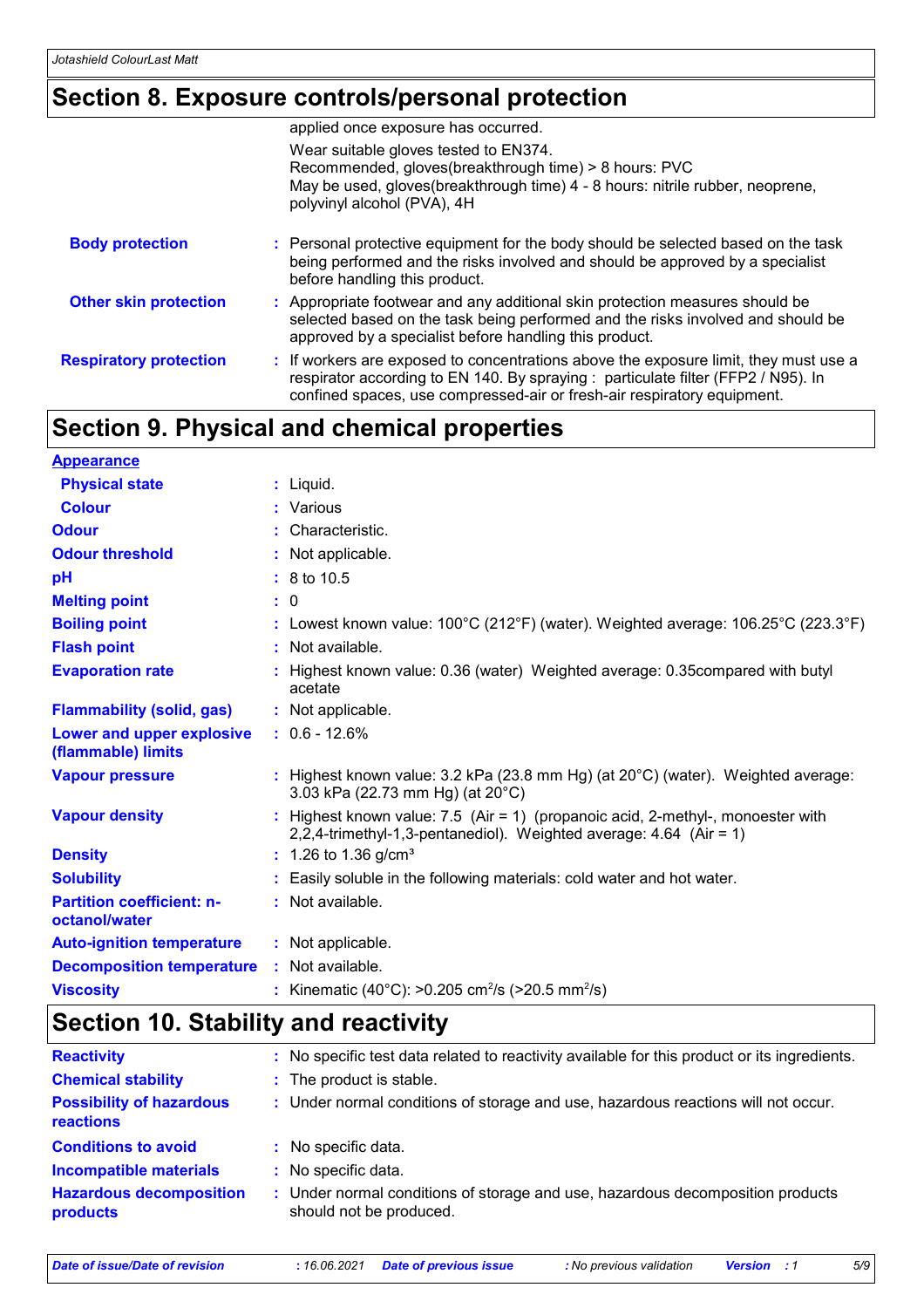## **Section 11. Toxicological information**

#### **Information on toxicological effects**

| <b>Acute toxicity</b>          |                |                |             |                 |
|--------------------------------|----------------|----------------|-------------|-----------------|
| <b>Product/ingredient name</b> | <b>⊩Result</b> | <b>Species</b> | <b>Dose</b> | <b>Exposure</b> |
| $C(M)$ IT/MIT $(3:1)$          | LD50 Oral      | Rat            | 53 mg/kg    |                 |

#### **Irritation/Corrosion**

| <b>Product/ingredient name</b>                   | Result               | <b>Species</b>                              | <b>Score</b> | <b>Exposure</b> | <b>Observation</b> |
|--------------------------------------------------|----------------------|---------------------------------------------|--------------|-----------------|--------------------|
| Alcohols, C16-18 and<br>C18-unsatd., ethoxylated | Skin - Mild irritant | l Mammal -<br>species<br><b>unspecified</b> |              |                 |                    |

#### **Sensitisation**

| <b>Product/ingredient name</b> | <b>Route of</b><br>exposure | <b>Species</b>                  | <b>Result</b> |
|--------------------------------|-----------------------------|---------------------------------|---------------|
| C(M) T/MIT (3:1)               | skin                        | Mammal - species<br>unspecified | Sensitising   |

#### **Mutagenicity**

Not available.

#### **Carcinogenicity**

Not available.

#### **Reproductive toxicity**

Not available.

#### **Teratogenicity**

Not available.

#### **Specific target organ toxicity (single exposure)**

Not available.

#### **Specific target organ toxicity (repeated exposure)**

Not available.

#### **Aspiration hazard**

Not available.

#### **Information on likely routes :** Not available.

**of exposure Potential acute health effects**

| <b>Eye contact</b>  | : No known significant effects or critical hazards. |
|---------------------|-----------------------------------------------------|
| <b>Inhalation</b>   | : No known significant effects or critical hazards. |
| <b>Skin contact</b> | : No known significant effects or critical hazards. |
| <b>Ingestion</b>    | : No known significant effects or critical hazards. |

| Symptoms related to the physical, chemical and toxicological characteristics |                     |  |  |  |
|------------------------------------------------------------------------------|---------------------|--|--|--|
| Eye contact                                                                  | : No specific data. |  |  |  |
| <b>Inhalation</b>                                                            | : No specific data. |  |  |  |
| <b>Skin contact</b>                                                          | : No specific data. |  |  |  |
| <b>Ingestion</b>                                                             | : No specific data. |  |  |  |

#### **Delayed and immediate effects as well as chronic effects from short and long-term exposure Short term exposure**

*Date of issue/Date of revision* **:** *16.06.2021 Date of previous issue : No previous validation Version : 1 6/9*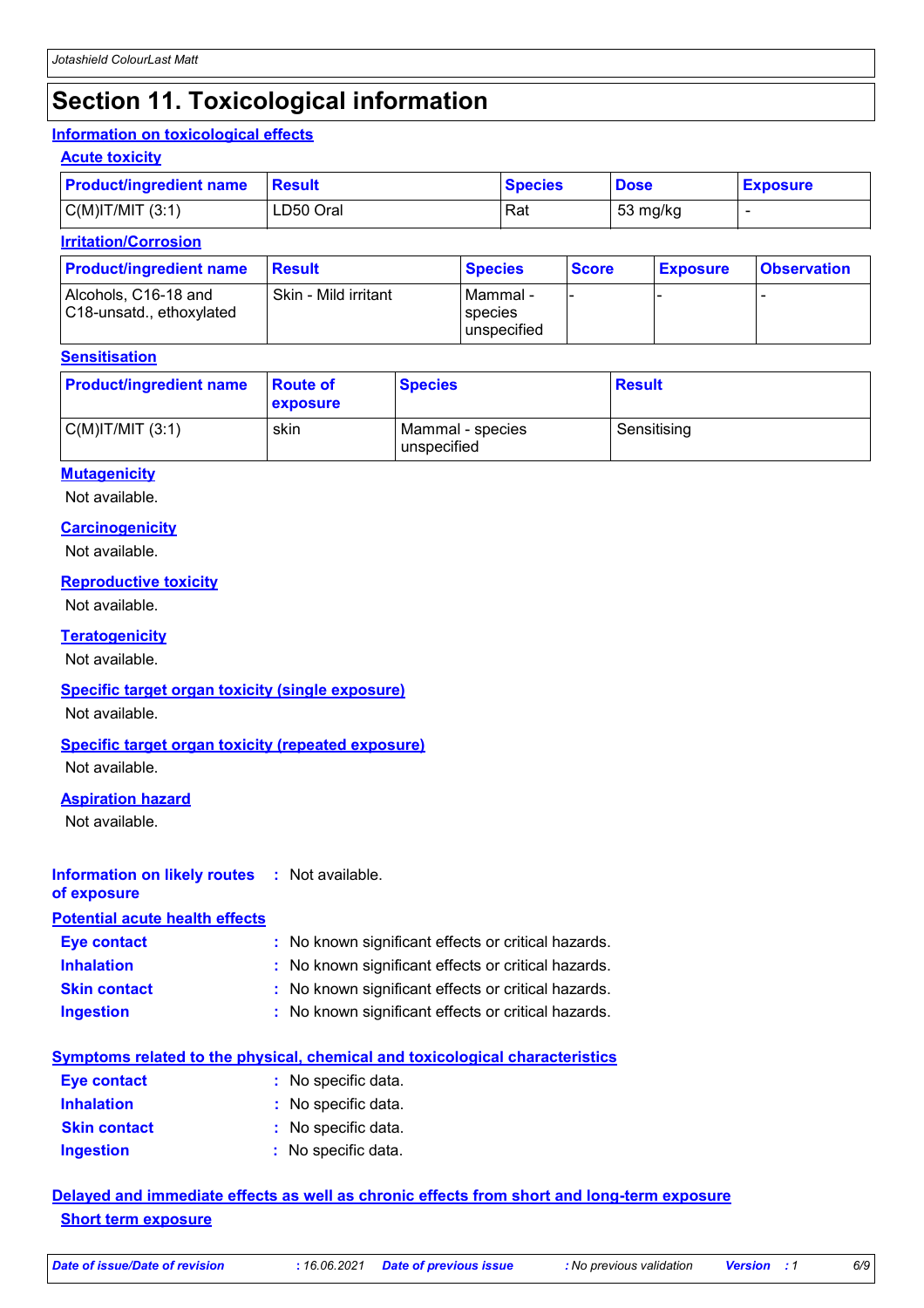# **Section 11. Toxicological information**

| <b>Potential immediate</b><br>effects             | : Not available.                                    |
|---------------------------------------------------|-----------------------------------------------------|
| <b>Potential delayed effects : Not available.</b> |                                                     |
| <b>Long term exposure</b>                         |                                                     |
| <b>Potential immediate</b><br>effects             | : Not available.                                    |
| <b>Potential delayed effects : Not available.</b> |                                                     |
| <b>Potential chronic health effects</b>           |                                                     |
| Not available.                                    |                                                     |
| <b>General</b>                                    | : No known significant effects or critical hazards. |
| <b>Carcinogenicity</b>                            | : No known significant effects or critical hazards. |
| <b>Mutagenicity</b>                               | : No known significant effects or critical hazards. |
| <b>Teratogenicity</b>                             | : No known significant effects or critical hazards. |
| <b>Developmental effects</b>                      | No known significant effects or critical hazards.   |
| <b>Fertility effects</b>                          | : No known significant effects or critical hazards. |
|                                                   |                                                     |

#### **Numerical measures of toxicity**

**Acute toxicity estimates**

Not available.

# **Section 12. Ecological information**

#### **Toxicity**

| <b>Product/ingredient name</b>                   | <b>Result</b>            | <b>Species</b>                             | <b>Exposure</b> |
|--------------------------------------------------|--------------------------|--------------------------------------------|-----------------|
| Alcohols, C16-18 and<br>C18-unsatd., ethoxylated | Acute LC50 1.3 mg/l      | Fish                                       | 96 hours        |
| $C(M)$ IT/MIT $(3:1)$                            | Acute EC50 0.048 mg/l    | Algae - Pseudokirchneriella<br>subcapitata | 72 hours        |
|                                                  | Acute EC50 0.0052 mg/l   | Algae - Skeletonema costatum               | 48 hours        |
|                                                  | Acute EC50 0.1 mg/l      | Daphnia - Daphnia magna                    | 48 hours        |
|                                                  | Acute LC50 0.22 mg/l     | Fish - Oncorhynchus mykiss                 | 96 hours        |
|                                                  | Acute NOEC 0.00064 mg/l  | Algae - Skeletonema costatum               | 48 hours        |
|                                                  | Chronic NOEC 0.0012 mg/l | Algae - Pseudokirchneriella<br>subcapitata | 72 hours        |
|                                                  | Chronic NOEC 0.004 mg/l  | Daphnia - Daphnia magna                    | 21 days         |
|                                                  | Chronic NOEC 0.098 mg/l  | Fish - Oncorhynchus mykiss                 | 28 days         |

#### **Persistence and degradability**

| <b>Product/ingredient name</b> | <b>Aquatic half-life</b> | <b>Photolysis</b> | Biodegradability |
|--------------------------------|--------------------------|-------------------|------------------|
| C(M) T/MIT (3:1)               |                          |                   | Not readily      |

#### **Bioaccumulative potential**

| <b>Product/ingredient name</b>                   | <b>LogP</b> <sub>ow</sub> | <b>BCF</b> | <b>Potential</b> |
|--------------------------------------------------|---------------------------|------------|------------------|
| Alcohols, C16-18 and<br>C18-unsatd., ethoxylated | 4.2                       |            | high             |
| $C(M)$ IT/MIT $(3:1)$                            |                           | 3.16       | low              |

#### **Mobility in soil**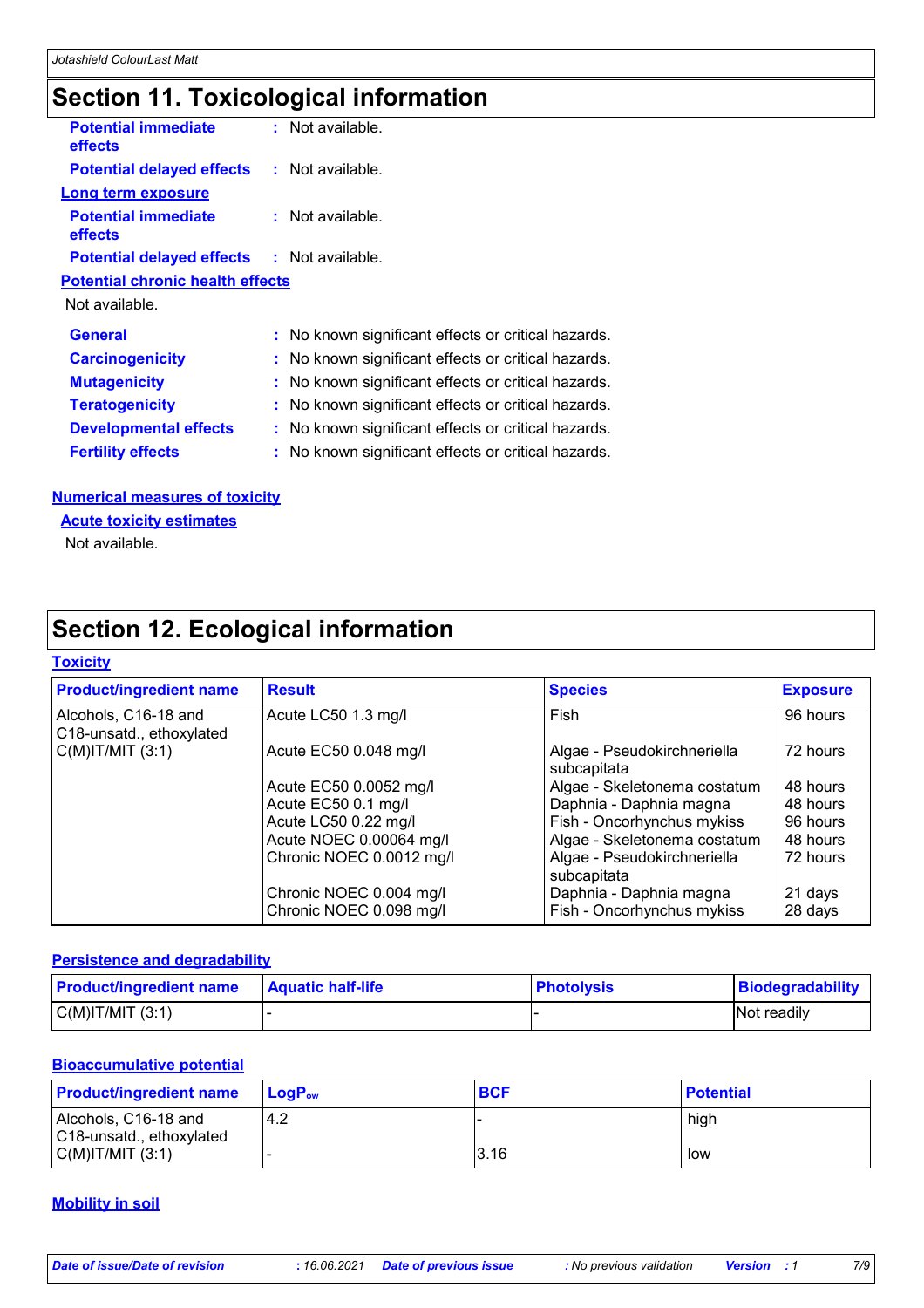### **Section 12. Ecological information**

**Soil/water partition coefficient (K**<sub>oc</sub>)

**:** Not available.

**Other adverse effects** : No known significant effects or critical hazards.

### **Section 13. Disposal considerations**

The generation of waste should be avoided or minimised wherever possible. Disposal of this product, solutions and any by-products should at all times comply with the requirements of environmental protection and waste disposal legislation and any regional local authority requirements. Dispose of surplus and nonrecyclable products via a licensed waste disposal contractor. Waste should not be disposed of untreated to the sewer unless fully compliant with the requirements of all authorities with jurisdiction. Waste packaging should be recycled. Incineration or landfill should only be considered when recycling is not feasible. This material and its container must be disposed of in a safe way. Care should be taken when handling emptied containers that have not been cleaned or rinsed out. Empty containers or liners may retain some product residues. Avoid dispersal of spilt material and runoff and contact with soil, waterways, drains and sewers. **Disposal methods :**

### **Section 14. Transport information**

|                                      | <b>ADR/RID</b> | <b>IMDG</b>              | <b>IATA</b>              |
|--------------------------------------|----------------|--------------------------|--------------------------|
| <b>UN number</b>                     | Not regulated. | Not regulated.           | Not regulated.           |
| <b>UN proper</b><br>shipping name    | ٠              |                          |                          |
| <b>Transport hazard</b><br>class(es) | $\blacksquare$ |                          |                          |
| <b>Packing group</b>                 | $\sim$         | $\overline{\phantom{a}}$ | $\overline{\phantom{a}}$ |
| <b>Environmental</b><br>hazards      | No.            | No.                      | No.                      |
| <b>Additional</b><br>information     |                |                          |                          |

**Special precautions for user Transport within user's premises:** always transport in closed containers that are **:** upright and secure. Ensure that persons transporting the product know what to do in the event of an accident or spillage.

**Transport in bulk according :** Not available. **to IMO instruments**

### **Section 15. Regulatory information**

**Safety, health and environmental regulations specific for the product :** No known specific national and/or regional regulations applicable to this product (including its ingredients).

#### **International regulations**

#### **Chemical Weapon Convention List Schedules I, II & III Chemicals**

Not listed.

#### **Montreal Protocol**

Not listed.

**Stockholm Convention on Persistent Organic Pollutants**